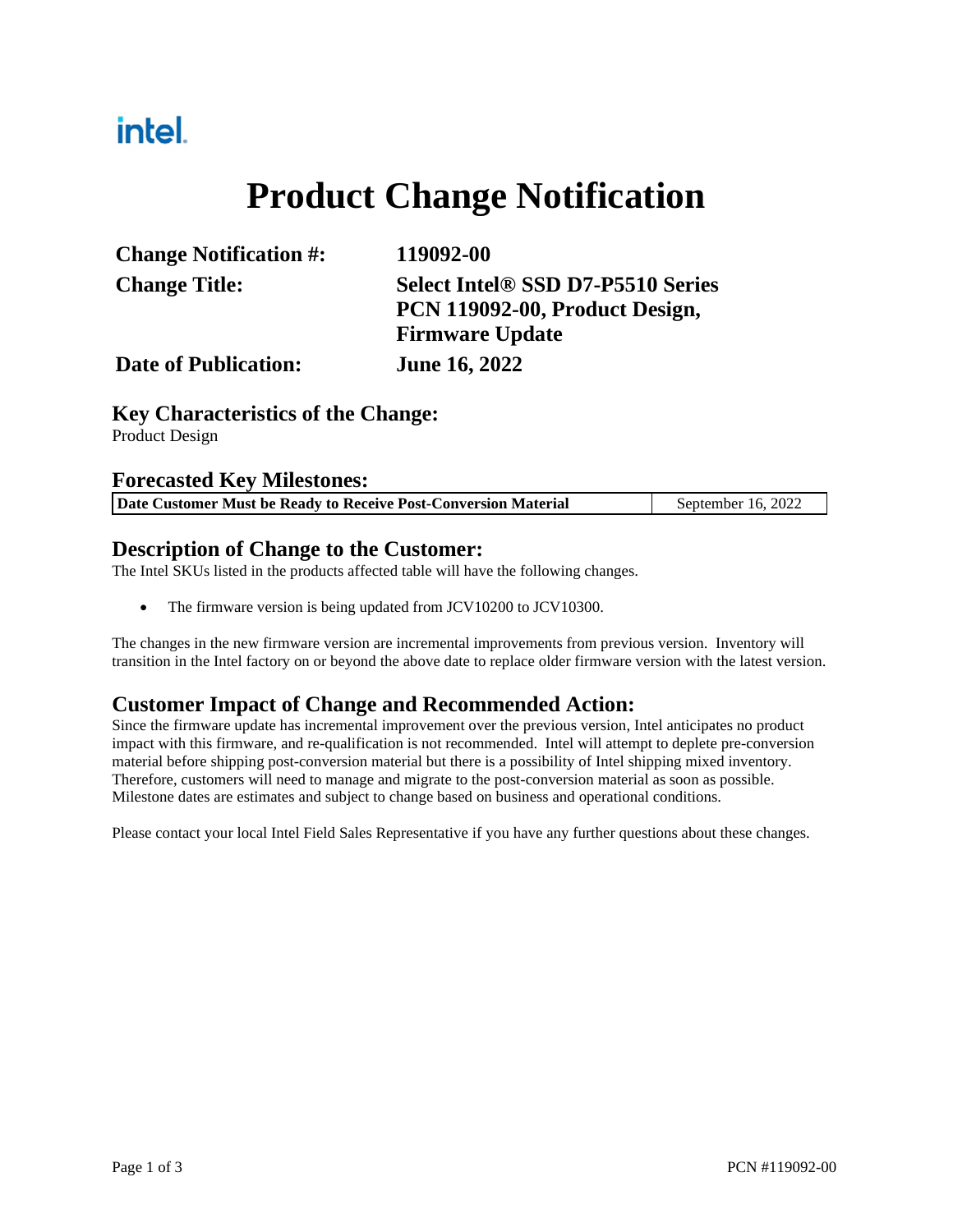## **Products Affected/Intel Ordering Codes:**

| <b>Marketing Name</b>                                                                                       | <b>Product Code</b>           | MM#    | <b>Pre Change</b><br>TA | <b>Pre Change</b><br><b>SA</b> | <b>Post Change</b><br><b>TA</b> | <b>Post Change</b><br><b>SA</b> |
|-------------------------------------------------------------------------------------------------------------|-------------------------------|--------|-------------------------|--------------------------------|---------------------------------|---------------------------------|
| Intel <sup>®</sup> SSD D7-P5510 Series<br>(3.84TB, 2.5in PCIe 4.0 x4, 3D4,<br>TLC) Generic Single Pack OPAL | SSDPF2KX038TZOS               | 99A5CZ | M10069-101              | M10072-101                     | M10069-102                      | M10072-102                      |
| Intel® SSD D7-P5510 Series<br>(7.68TB, 2.5in PCIe 4.0 x4, 3D4,<br>TLC) Generic Single Pack OPAL             | SSDPF2KX076TZOS               | 99A5D1 | M10070-101              | M10074-101                     | M10070-102                      | M10074-102                      |
| Intel® SSD D7-P5510 Series<br>(3.84TB, 2.5in PCIe 4.0 x4, 3D4,<br>TLC) Generic Single Pack                  | SSDPF2KX038TZ01               | 99A5DP | M10132-101              | M10135-101                     | M10132-102                      | M10135-102                      |
| Intel® SSD D7-P5510 Series<br>(7.68TB, 2.5in PCIe 4.0 x4, 3D4,<br>TLC) Generic Single Pack                  | SSDPF2KX076TZ01               | 99A5DR | M10133-101              | M10136-101                     | M10133-102                      | M10136-102                      |
| Intel® SSD D7-P5510 Series<br>(3.84TB, 2.5in PCIe 4.0 x4, 3D4,<br>TLC) Generic 50 Pack                      | SSDPF2KX038TZ                 | 99AJR9 | M39736-101              | M10135-101                     | M39736-102                      | M10135-102                      |
| Intel® SSD D7-P5510 Series<br>(7.68TB, 2.5in PCIe 4.0 x4, 3D4,<br>TLC) Generic 50 Pack                      | SSDPF2KX076TZ                 | 99AJRA | M39737-101              | M10136-101                     | M39737-102                      | M10136-102                      |
| Intel® SSD D7-P5510 Series<br>(3.84TB, 2.5in PCIe 4.0 x4, 3D4,<br>TLC) Generic Single Pack                  | SSDPF2KX038TZ1N               | 99C0F1 | M73374-200              | M73387-200                     | M73374-201                      | M73387-201                      |
| Intel® SSD D7-P5510 Series<br>(7.68TB, 2.5in PCIe 4.0 x4, 3D4,<br>TLC) Generic Single Pack                  | SSDPF2KX076TZ1N               | 99C0F2 | M73375-200              | M73388-200                     | M73375-201                      | M73388-201                      |
| Intel® SSD D7-P5510 Series<br>(3.84TB, 2.5in PCIe 4.0 x4, 3D4,<br>TLC) Generic Single Pack OPAL             | SSDPF2KX038TZO<br>$\mathbf N$ | 99C12W | M73376-200              | M73389-200                     | M73376-201                      | M73389-201                      |
| Intel® SSD D7-P5510 Series<br>(7.68TB, 2.5in PCIe 4.0 x4, 3D4,<br>TLC) Generic Single Pack OPAL             | SSDPF2KX076TZO<br>N           | 99C12X | M73377-200              | M73395-200                     | M73377-201                      | M73395-201                      |
| Intel® SSD D7-P5510 Series<br>(3.84TB, 2.5in PCIe 4.0 x4, 3D4,<br>TLC) Generic 50 Pack                      | SSDPF2KX038TZN                | 99C1H4 | M73378-200              | M73387-200                     | M73378-201                      | M73387-201                      |
| Intel® SSD D7-P5510 Series<br>(7.68TB, 2.5in PCIe 4.0 x4, 3D4,<br>TLC) Generic 50 Pack                      | SSDPF2KX076TZN                | 99C1H5 | M73379-200              | M73388-200                     | M73379-201                      | M73388-201                      |

## **PCN Revision History:**

| <b>Date of Revision:</b> | <b>Revision Number:</b> | <b>Reason:</b>           |
|--------------------------|-------------------------|--------------------------|
| June 16, 2022            | 00                      | Originally Published PCN |